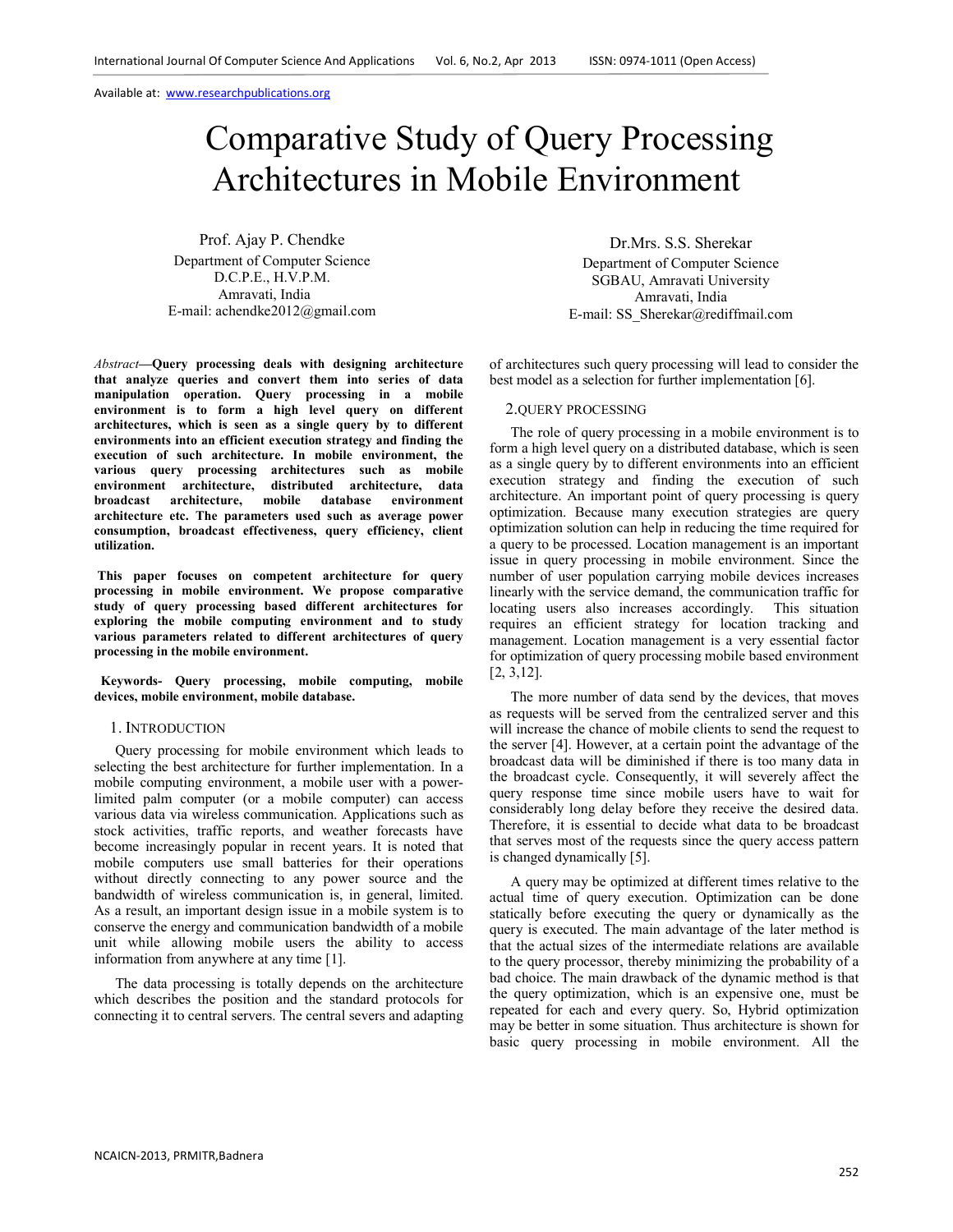dependences considered after studying the various architectures and finding one which fulfilled all consideration as a result is described in the paper [13].

### 3.QUERY PROCESSING ARCHITECTURE

In mobile environment query processing architecture plays its important role, it affects the complete performance of the system. The main parameters to be considered for performance measures are query optimization, database size, query response time, location tracking and location management in mobile environment. Query processing in a mobile environment is to form a high level query on different architectures. The query processing architectures are able to give answers of different types of queries by exchanging less number of messages among the various component of the network. Following are the various architectures discussed for query processing in mobile environment.

- 3.1 T.P.Andamuthu et. al.[6] suggested a competent architecture is recommended for query processing in mobile environment. To offer the client with the required information, highest of downstream communication capacity of server are utilized by the proposed architecture with least necessitate for data pull. As they need considerable upstream communications abilities, a Pullbased system is a pitiable match for asymmetric communications environments. An Adaptive Updating Algorithm has been presented subsequently for managing host mobility. Lessening of the client power utilization and rising in the query competence are revealed through extensive simulations by our proposed architecture. An interesting future work is to reduce the load and message processing cost of the servers.
- 3.2 Agustinus Borgy Waluyo et. al.[7] suggested about recent emergence of wireless technology enables people to conduct activities, business, or transactions anywhere and anytime without any attachment to stationary computer like used to be. Mobile database focuses on the query issue that is the dominant operation in mobile computing. Since mobile database is a new dimension of database application, the type of query, query processing strategy, and communication technology that involves in the application are different than what applies in traditional databases. Architecture with respect to is explained in the paper.
- 3.3 Agustinus Borgy Waluyo et. al.[8] explains data broadcast and considerably the most effective mechanism for wireless digital content delivery. This is because of its capability feature. However, the advantage of data broadcast may be significantly diminished when the size of the broadcast data increases. As part of a cyber engineering effort, we have presented a novel structure and access for mobile data broad-cast in a wireless environment. The proposed scheme aims to address the tradeoff for minimizing

query-access and tuning times and achieve the better towards.

- 3.4 Sanjay Kumar Madria et. al.[9] suggested an architecture which leads to present a query processing model for a mobile computing environment using concept hierarchies and summary databases to deal with constraints such as disconnectivity, low bandwidth, and limited storage space. Query-processing model provides approximate answers to queries using a combination of summary data and concept hierarchies. Authors have reported various techniques of summarizing the database and have classified summary databases. The answers returned by the query processor using a summary database are approximate which have been further classified depending on their properties. Authors have provided the cost-benefit analysis involving the storage cost, transmission co stand query processing cost. For future work, Authors are building a system to generalize the concept hierarchies using the domain knowledge. Authors are also in the process of implementing various techniques of summarization and query rewriting.
- 3.5 Kian-Lee Tan et. al.[10] express the methodology in which Authors have presented the motivation for incorporating novel capabilities that allow a user query to be evaluated in an incremental manner. Author submit that this functionality is invaluable in the current context whereby decision makers are often confronted with more information than they could use, and where advances in micropayment mechanisms have given rise to new ways of consuming information that favor the retrieval of small chunks of information. Interestingly, there appears to be multiple ways of decomposing a query for which no single rewriting is optimal all the time. Authors have also described heuristics and an enumeration algorithm that generates alternative query rewritings. Our experimental study on Oracle Server showed the effectiveness of the proposed architecture.
- 3.6 SeemaVerma et. al.[11] introduced method and architecture explains recent emergence of wireless technology enables people to conduct activities, business, or transactions anytime and anywhere without any attachment to stationary computer. Nomadic people are now able to access email, news, weather, and query to the central database server using wireless devices. Mobile database focuses on the query issue that is the dominant operation in mobile computing. Since mobile database is a new dimension of database application, the type of query, query processing strategy, and communication technology that involves in the application are different than what applies in traditional databases. In this paper, Author first discussed the issues of query selection, taxonomy and query processing strategies. Authors have defined query taxonomy as well as query processing strategy in mobile databases. Query in mobile databases are categorized into context-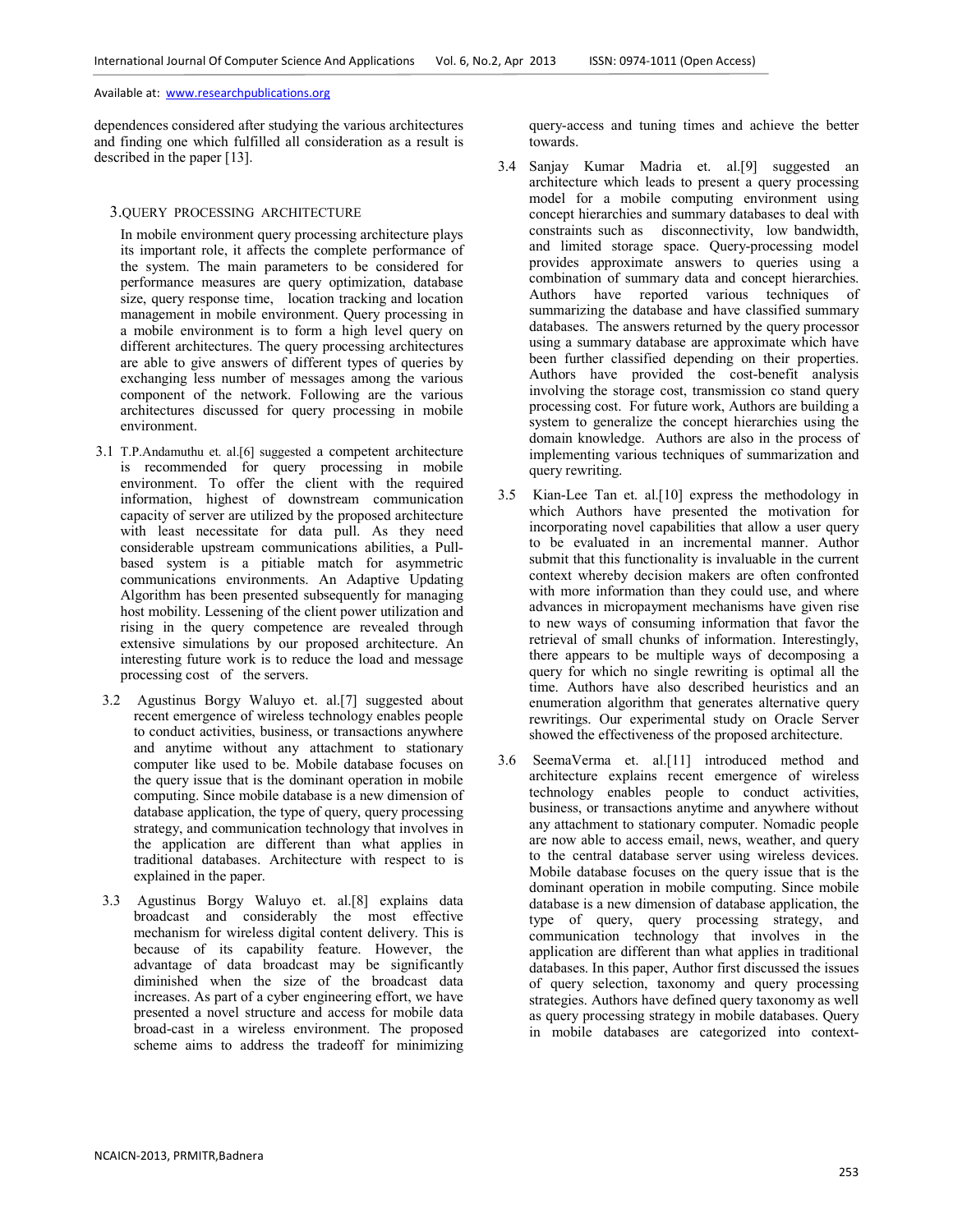awareness query and ad-hoc query. Context-awareness query is further classified into location dependent, context dependent, and hybrid query. Query clouds mobile client, on air, and server strategy. Mobile client and on air strategy corresponds to caching strategy and broadcast strategy respectively. This work presented query broadcast management schemes to optimize and minimize the query access time of mobile clients when retrieving broadcast database items.

# 4. ANALYSIS AND DISCUSSION

We proposed critical analysis and discussion of various architectures for query processing in mobile environment on various parameters that are given as follows:

4.1. T.P.Andamuthu et. al.[6] worked on server push(SP) and client push(CP) strategies with the help of adaptive updating algorithm. It is found out that the downstream communication and upstream communication ability is depends upon various parameters like average power consumption, broadcast effectiveness, query efficiency, client utilization. The simulation result is depends upon average power consumption verses load, when the broadcast size or server load increases the average power consumption for server decreases as less time is spent for transmitting. The average power consumption for clients is universally low, because of the high level of disconnection due to the nodes movement.

4.2 Agustinus Borgy Waluyo et. al.[7] described unique type queries and query processing strategies that are different traditional database. It is observed that mobile environment architecture should consider the parameters like caching, broadcasting and scheduling and also the server strategy which relates to accommodate multiple requests so that the request can be processed as efficiently as possible.

4.3. Agustinus Borgy Waluyo et. al.[8] elaborated how digital ecosystem offer cost effective digital services and benefit the species within them (i.e. human, organization, computers) it minimizes query access and tuning times by specifying new message structure. This architecture results in effectiveness in minimizing low tuning time. The use of data broadcast in mobile computing allows a mobile client to obtain information without the need to transmit a request or query to the server. It is observed that behavior of broadcast-based information is unidirectional.

4.4 Sanjay Kumar Madria et. al.[9] explains the concept of hierarchies to generate summary database from the main database. It is found out that a more optimal use of during periods of disconnection and to enable efficient utilization of low bandwidth and restricted memory size. The model that is able to provide varying levels of approximate answers to queries that at mobile host using summary database stored either locally at mobile host or remotely at mobile service station and some cost benefit analyses involving storage cost, transmission and query processing cost.

4.5 Kian-Lee Tan et. al.[10] illustrated that to adopt server side caching strategy for answers to query are cached in the server and incrementally delivered to the client as requested. It is observed that redesign traditional query processors to generate plans that can be processed progressively which ultimately help to build a (middleware) layer between clients and server. The main objective of this paper is that to provide middleware service that allows for the progressive evaluation of queries submitted to any legacy database systems connected to the web.

4.6 Seema Verma et. al.[11] implemented the wireless technology which enables the people to conduct activities, business, or transactions anywhere without any attachment to stationary computer. It is observed that the query broadcast management schemes need to optimize and minimize the query access time of mobile clients when retrieving broadcast database item which totally depend on the various parameters like query selection, taxonomy and query processing strategies.

This paper discusses the various different architectures used in mobile computing environment with different methodologies. This comparative study based on these architectures will lead to some final conclusion of best results in designing a new architecture which considered as best for further implementation by considering all the various parameters which really affects the performance of the query processing in mobile environment along with the cost-benefit analysis involving the storage cost, transmission cost and query processing cost.

#### 5 CONCLUSION

In this paper, the comparative study of query processing architectures in mobile environment is appropriate paradigm for mobile computing is analyzed. With these architectures it becomes possible, to have comparative study and functionality between these architecture based on different parameters used in query processing architecture. In mobile environment query processing architecture plays its important role, it affects the complete performance of the system. The main parameters to be considered for performance measures are query optimization, database size, query response time, location tracking and location management in mobile environment along with average power consumption verses load, broadcast effectiveness, query efficiency, optimized use of bandwidth and memory size. Along with these, there is lot of other parameters which really affects the performance of the system. This is very challenging field and more research need in this direction.

#### **REFERENCES**